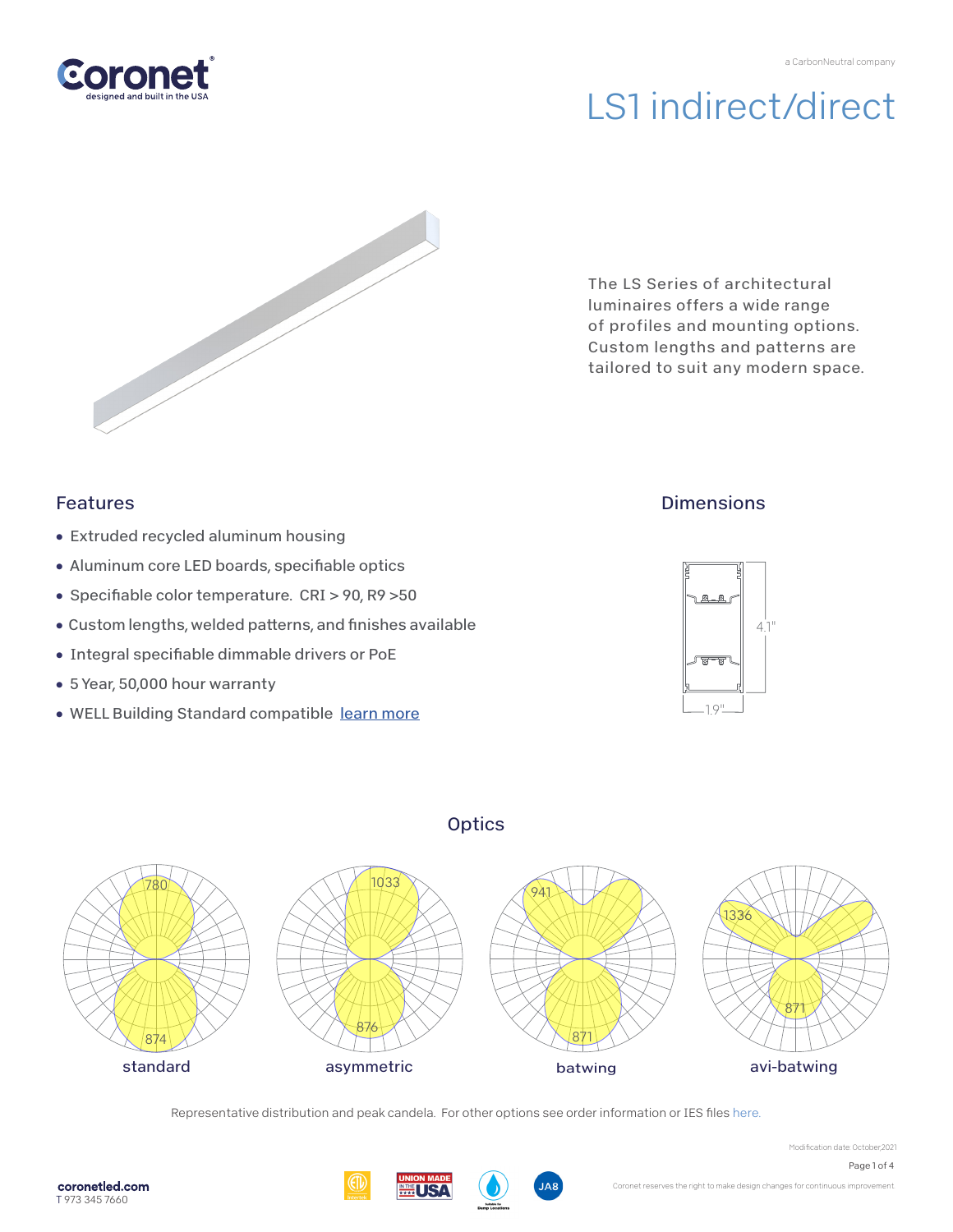

### Ordering Information

|  |  | <u> 1990 - 1990 - 1990 - 1990 - 1990 - 1990 - 1990 - 1990 - 1990 - 1990 - 1990 - 1990 - 1990 - 1990 - 1990 - 1990 - 1990 - 1990 - 1990 - 1990 - 1990 - 1990 - 1990 - 1990 - 1990 - 1990 - 1990 - 1990 - 1990 - 1990 - 1990 - 199</u> |  |  |  |  |  |  |  |
|--|--|--------------------------------------------------------------------------------------------------------------------------------------------------------------------------------------------------------------------------------------|--|--|--|--|--|--|--|
|  |  | 1 2 3 4a 4b 5 6 7 8 9a 9b 10 11 12                                                                                                                                                                                                   |  |  |  |  |  |  |  |

LS1 UPDN - 8 - 35 - MED - MED - UNV - DB - W - AC - SD - SD - CCS - DAYCKT - NA Example:

| <b>Fixture ID</b><br>$\mathbf{1}$                                                                                                                                                                                                 | Lenath<br>$\overline{2}$                                                                                                                                                                                                                                                                                                                                                                                                                                                                                                                                                                                                       | 3<br><b>Color Temperature</b>                                                                                                                                                                                                                    | Output<br>4 <sub>b</sub><br>4a -                                                                                                                                                                                      |
|-----------------------------------------------------------------------------------------------------------------------------------------------------------------------------------------------------------------------------------|--------------------------------------------------------------------------------------------------------------------------------------------------------------------------------------------------------------------------------------------------------------------------------------------------------------------------------------------------------------------------------------------------------------------------------------------------------------------------------------------------------------------------------------------------------------------------------------------------------------------------------|--------------------------------------------------------------------------------------------------------------------------------------------------------------------------------------------------------------------------------------------------|-----------------------------------------------------------------------------------------------------------------------------------------------------------------------------------------------------------------------|
| <b>LS1 UPDN</b>                                                                                                                                                                                                                   | 2 ft<br>$\overline{2}$<br>4 ft<br>4<br>8 ft<br>8<br>$\mathsf{X}'\text{-}\mathsf{X}''$<br>Specify Length<br>Pattern (Consult Factory)<br><b>PAT</b>                                                                                                                                                                                                                                                                                                                                                                                                                                                                             | 27<br>2700K/90 CRI<br>30<br>3000K/90 CRI<br>35<br>3500K/90 CRI<br>40<br>4000K/90 CRI<br>50<br>5000K/90 CRI                                                                                                                                       | 4a - Indirect<br>LOW<br>Low output<br><b>MED</b><br>Medium output<br><b>HIGH</b><br>High output<br><b>CUST</b><br>Custom output <sup>1</sup>                                                                          |
|                                                                                                                                                                                                                                   |                                                                                                                                                                                                                                                                                                                                                                                                                                                                                                                                                                                                                                | <b>WD</b><br>Warm Dim 2200K-3000K<br>TW <sup>2</sup><br>Tunable white 2700K-6500K<br>RGBW30 <sup>3</sup> RGB +white, 3000k<br><b>RGBW35</b> <sup>3</sup> RGB +white, 3500k<br>RGBW40 <sup>3</sup> RGB +white, 4000k                              | 4b - Direct<br>LOW<br>Low output<br><b>MED</b><br>Medium output<br><b>HIGH</b><br>High output<br><b>CUST</b><br>Custom output <sup>1</sup>                                                                            |
|                                                                                                                                                                                                                                   | 'Precision lengths may be specified to the nearest 1/8".                                                                                                                                                                                                                                                                                                                                                                                                                                                                                                                                                                       | Must use WD10 driver.<br><sup>2</sup> Must use TW10 or PSQdriver.<br><sup>3</sup> Must use remote DMX driver.                                                                                                                                    | consult factory                                                                                                                                                                                                       |
| 5<br><b>Voltage</b>                                                                                                                                                                                                               | <b>Driver</b><br>6                                                                                                                                                                                                                                                                                                                                                                                                                                                                                                                                                                                                             | $\overline{7}$<br><b>Finish</b>                                                                                                                                                                                                                  | <b>Mounting</b><br>8                                                                                                                                                                                                  |
| Universal (120/277V)<br><b>UNV</b><br>347V<br>347V<br>Must use DB Driver                                                                                                                                                          | DB<br>Standard 0-10V1%<br><b>DB.1%</b><br>$0-10V$ $01%$<br><b>ELV</b><br>2-wire 1% (120V only)<br>TRI<br>Forward phase (120V only)<br>Lutron Digital EcoSystem<br>LDE1<br>JA8<br>JA8 compliant 1% dimming<br>DALI<br><b>DALI-2 Driver</b><br>PoE<br>Power over ethernet.<br><b>TW10</b><br>Dual channel, 0-10V for<br>tunable white.<br><b>WD10</b><br>0-10V Warm Dim<br><b>PSO</b><br>Lutron T-Series 2-channel 1%<br>for tunable white<br><b>DMX512</b><br>DMX <sup>1</sup><br><sup>1</sup> Set to default address 001.RDM capable. Contact us for other<br>addressing needs. All DMX drivers provided in remote enclosuers. | White<br>W<br>Black<br><b>BLK</b><br>CC <sup>1</sup><br>Custom Color<br>CWF <sup>1</sup><br>Custom Wood Finish<br>Custom Color. See finish options here.<br>White SJ cord and canopy provided; for other requests, see<br>section 12 to specify. | AC<br>Aircraft Cable (50")<br><b>SM</b><br>Surface Mount<br>Wall Mount<br><b>WM</b><br><b>PS-X</b><br>Pendant Stem<br>(12'', 18'', 24'', 36'', 48'')<br>White stems and canopy provided. Must specify other requests. |
| <b>Optics</b><br>9 <sub>b</sub><br>$9a -$                                                                                                                                                                                         | <b>Sensors/Controls</b><br>10                                                                                                                                                                                                                                                                                                                                                                                                                                                                                                                                                                                                  | 11<br><b>Circuit</b>                                                                                                                                                                                                                             | 12<br><b>Options</b>                                                                                                                                                                                                  |
| 9a - Indirect<br><b>Standard Diffuser</b><br>SD<br><b>BW</b><br>70° Batwing<br><b>AVI-BAT</b> 120° Batwing<br><b>ASYM</b><br>Asymmetric Optic<br>9b - Direct<br>SD<br><b>Standard Diffuser</b><br><b>ASYM</b><br>Asymmetric optic | NA<br>None<br><b>EIS</b><br>Enlighted sensor<br><b>WISM</b><br>Wattstopper occupancy<br>sensor<br>WISD<br>Wattstopper davlight<br>sensor<br><b>ECS</b><br>Eaton WaveLinx sensor<br><b>ACM</b><br>Acuity nLight module only<br>Acuity nLight sensor<br><b>ACS</b><br><b>CCS</b><br>Casambi module                                                                                                                                                                                                                                                                                                                               | NA<br>None<br>DC <sup>1</sup><br>Dual Circuit (separate<br>indirect/direct control)<br>Emergency pack<br><b>EM120V</b><br><b>EM277V</b><br>Emergency pack<br>Emergency circuit<br><b>EMCKT</b><br><b>DAYCKT</b> Daylight circuit                 | NA<br>None<br>CAN-X <sup>1</sup><br>$Canopy + color$<br>$SI$ Cord + color<br>$SJ-X^2$<br>"White SJ cord and canopy provided; use above nomenclature for                                                               |
|                                                                                                                                                                                                                                   | Consult factory for other options                                                                                                                                                                                                                                                                                                                                                                                                                                                                                                                                                                                              | 'May require additional power feeds. Consult factory                                                                                                                                                                                             | other requests<br><sup>2</sup> See finish options here.                                                                                                                                                               |

### **Performance**

|                     |    | indirect           | direct |                    |  |  |
|---------------------|----|--------------------|--------|--------------------|--|--|
| Output <sup>1</sup> |    | Watts/ft Lumens/ft |        | Watts/ft Lumens/ft |  |  |
| Low                 | 5  | 448                | 5      | 394                |  |  |
| Medium              |    | 586                |        | 517                |  |  |
| High                | 10 | 808                | 10     | 728                |  |  |

Based on a typically configured 90 CRI, 3500K luminaire using one driver.

Custom outputs available. Please consult factory. For 4000K multiply by 1.05; for 3000K 0.96; for 2700K, 0.92.

Technical Information



clic[k here o](https://coronetled.com/warranty-technical-info/)r scan QR code

Wiring diagrams, PoE and sensor details

Modification date: October,2021

Page 2 of 4





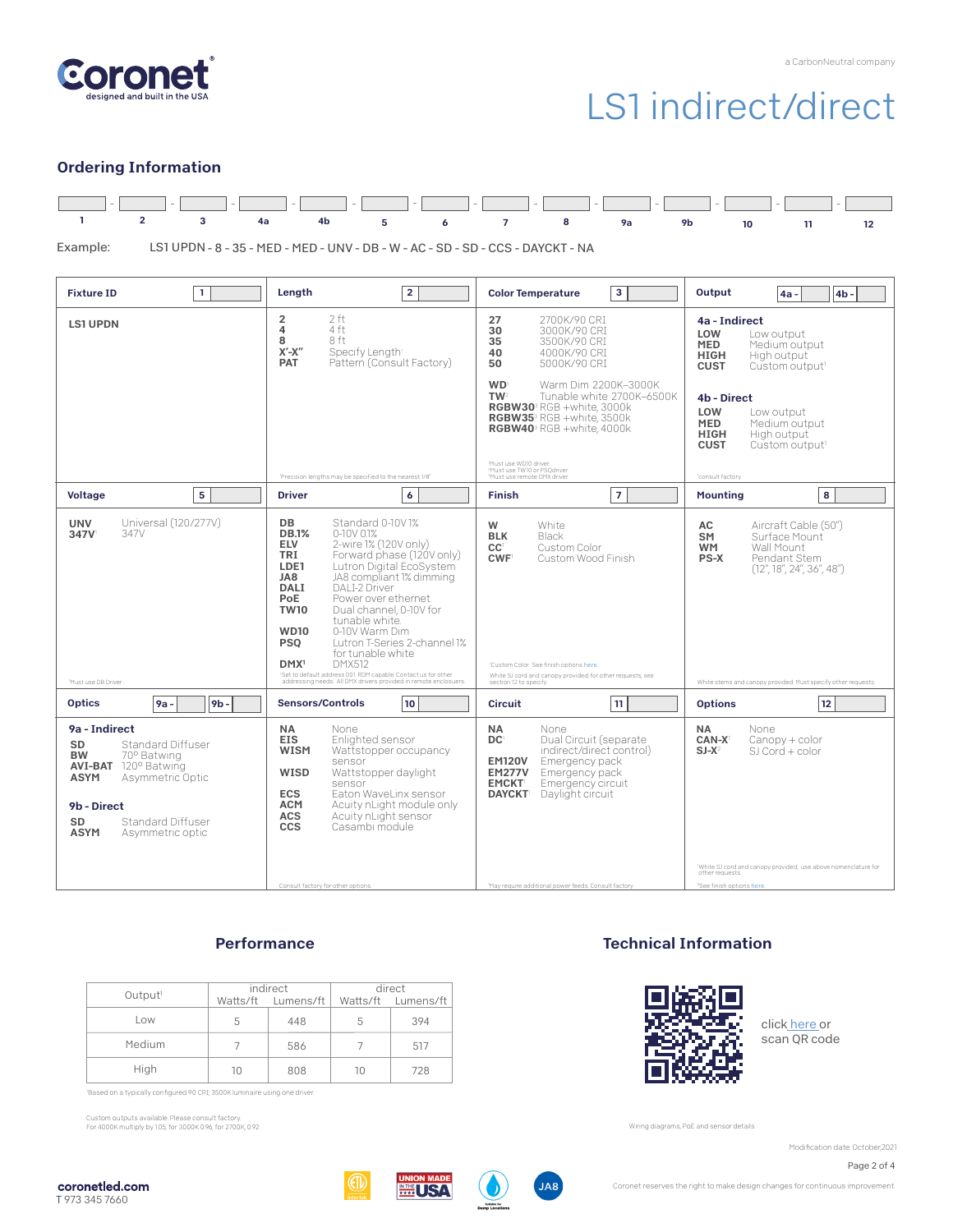

#### Drivers & Electrical

Integral drivers\* with 0-10V Dimming standard. Several other driver options available; see ordering information. \*DMX drivers are provided in remote enclosures.

#### Sensors & Controls

Sensors are installed on an aluminum plate adjacent to the luminaire lens<sup>1</sup>. Coronet remains agnostic in our approach to sensors and control systems; our fixtures are compatible with most systems offered.

1Not applicable to indirect only models. Consult factory.

#### Emergency Back-Up

For fixtures three-feet or longer, a 4W integral emergency driver may be wired to 4ft sections. 7W, 10W, and 12W drivers are also available (not all integral; consult factory). Emergency circuits for use with building generators are also available.

#### PoE (Power over Ethernet)

Compatible with virtually all PoE systems including Molex Coresync, Igor, Smartengine, Platformatics, and NuLED SPICEbox. Consult Factory for systems not listed, See here for more info.

#### Finishes

All luminaires are finished in high quality polyester powder coating. Our standard color is white. Any RAL color may be specified.

#### Weight

3 lbs per foot

#### **Patterns**

Featuring illuminated welded corners and angles. Consult factory for custom designs and elevations

### **Optics**

Extruded satin acrylic lenses provide excellent diffusion, high transmission, and no LED imaging.

#### **Construction**

Housings are extruded premium, recycled aluminum. Individual fixtures are available up to 12' long and may be specified as nominal or precision lengths. Precision lengths are supplied within 1/8" tolerance.

#### Joined Runs

Runs of any length may be specified and are comprised of multiple, factory-engineered, joined sections. Individually specified luminaires are not field joinable.



Representative joinery. For product specific details see installation guides or submittal drawings.